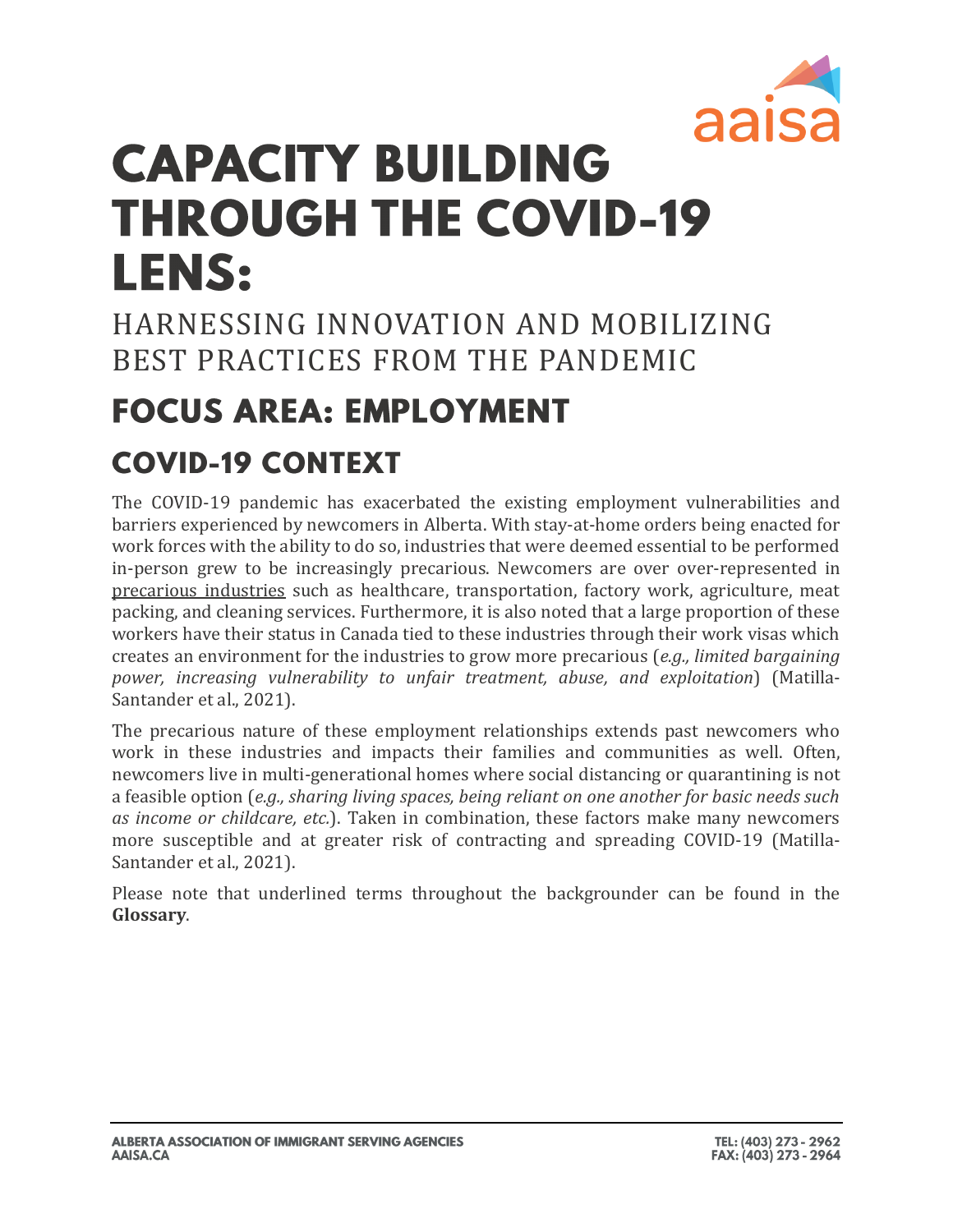

### **PRELIMINARY OBSERVATIONS**

### **CHALLENGES AND BARRIERS**

#### **Organizational level:**

- There have been challenges with database transitions (physical papers to digitizing)
	- o There is a heightened focus in ensuring the security of sensitive information and enhancing **cyber security** (Liu et al., 2021).
- There are **gaps in small centres** for employment opportunities for newcomers (Esses et al., 2021).
	- o There is a growing need to **attract and retain newcomers to small centres and rural areas** as newcomers revitalize these populations that may be decreasing otherwise
- Many small centres struggle with **fragmented service delivery** and sufficient access to employment resources (Esses et al., 2021).
	- o Many small centers lack an abundance and variety of employment services available for newcomers that larger urban centres tend to have (e.g., *interpretation and translation, support for workplace integration for newcomers with disabilities, industry specific mentorship or bridging programs that utilize the existing skills and experiences newcomers possess to prevent underemployment, etc).*

#### **Client level:**

- Newcomers now face significant **technological barriers** to obtaining employment. Digital literacy, appropriate technological access, and sufficient internet service is imperative to securing employment. From navigating online job databases due to a lack of in-person career fairs, virtual job interviews, and the need to work entirely remotely at many jobs, these pre-existing technological barriers in both access and competencies play a crucial role in employment. (Liu et al., 2021).
- Challenges for newcomers to obtain **relevant work experience** (*e.g. Accessing bridging programs and/or meaningful mentorships)* (AAISA, 2021).
- Barriers with translation and **acceptance of foreign credentials** (AAISA, 2021).
- With the closures of schools and childcare facilities due to public health orders and COVID-19 outbreaks, as well as the general fear of increasing risk of COVID-19 infection, newcomers have had a unique challenge in **accessing affordable and readily available childcare**. Without sufficient access to childcare, newcomers are unable to allocate their limited resources into job searches or fully participate in the workforce (AAISA, 2021).
- **Language barriers** are another set of existing vulnerabilities within the newcomer community. Working proficiency in English or access to translators and interpreters are a vital component to entering the labour market (AAISA, 2021).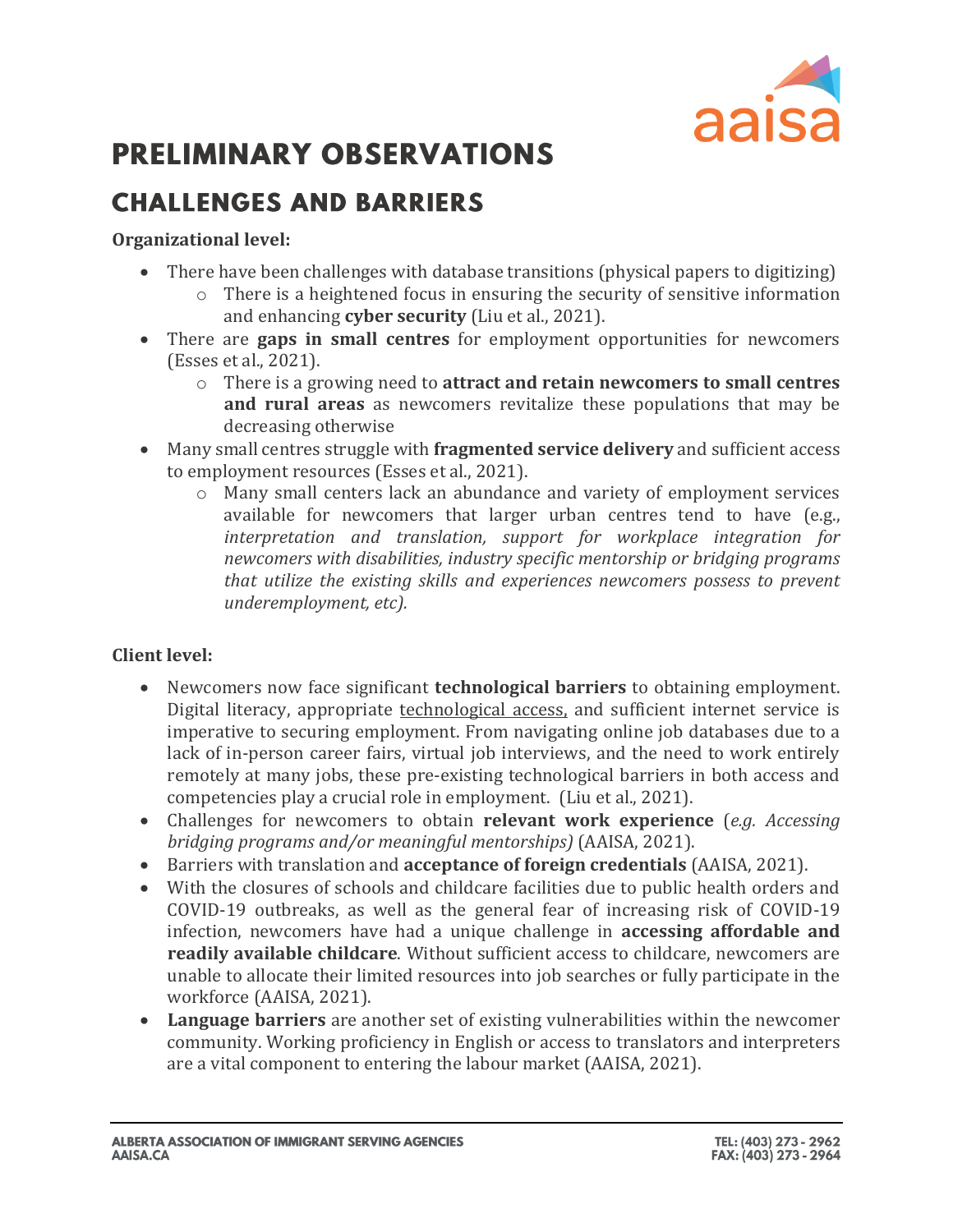

• Prominent COVID-19 outbreaks in precarious industries have created **a fear of engaging in front line work** for newcomers. Although eager to find steady employment, newcomers are often fearful of putting themselves and their families at risk of contracting COVID-19 through front line jobs (AAISA, 2020).

### **BEST PRACTICES**

- Direct partnerships with employers (private sector) to connect the needs of the economy and pair them with newcomers (Thevenot, 2021).
	- o This **demand-based approach** has shown to create positive results as organizations are better able to connect newcomers with existing transferrable skills to the industries in demand (Theyenot, 2021).
- Industry specific professional development resources (AAISA, 2020).
	- $\circ$  The creation of resources that are specifically catered to the different needs of various industries as well as building resilience for newcomers to create success in employment
- Creating a **synchronous understanding of expectations** for both newcomers and service providers around job readiness (AAISA, 2021).
	- o Ensuring that settlement service providers are able to determine the appropriate skills and knowledge newcomers need to join the labour force and properly assist in obtaining these skills and knowledge (e.g., *Understanding of Canadian workplace culture and norms, resume standards, interviewing practices, expectations for attendance, etc.)*

### **SAMPLE FOCUS GROUP QUESTIONS**

- What are the barriers related to networking and mentorship opportunities for newcomers in relation to COVID-19?
- What have been the best practices and approaches utilized to combat the barriers associated with creating networking and mentorship opportunities?
- What are the industry specific challenges and opportunities seen during the COVID-19 context?
- How have agencies navigated pre-existing or emergent barriers within the employment services subsector of settlement amidst the public health context?
- What approaches across agencies can strengthen the network of employment services and develop sector-wide capacity to support newcomers with emergent employment challenges?
- What approaches have been developed to ensure effective employment service delivery to newcomers with complex needs or those who have traditionally been underserved?
- How have agencies supported newcomers to build resiliency surrounding the challenges associated with technological barriers and digital literacy?
- What employment services have worked particularly well in an online environment?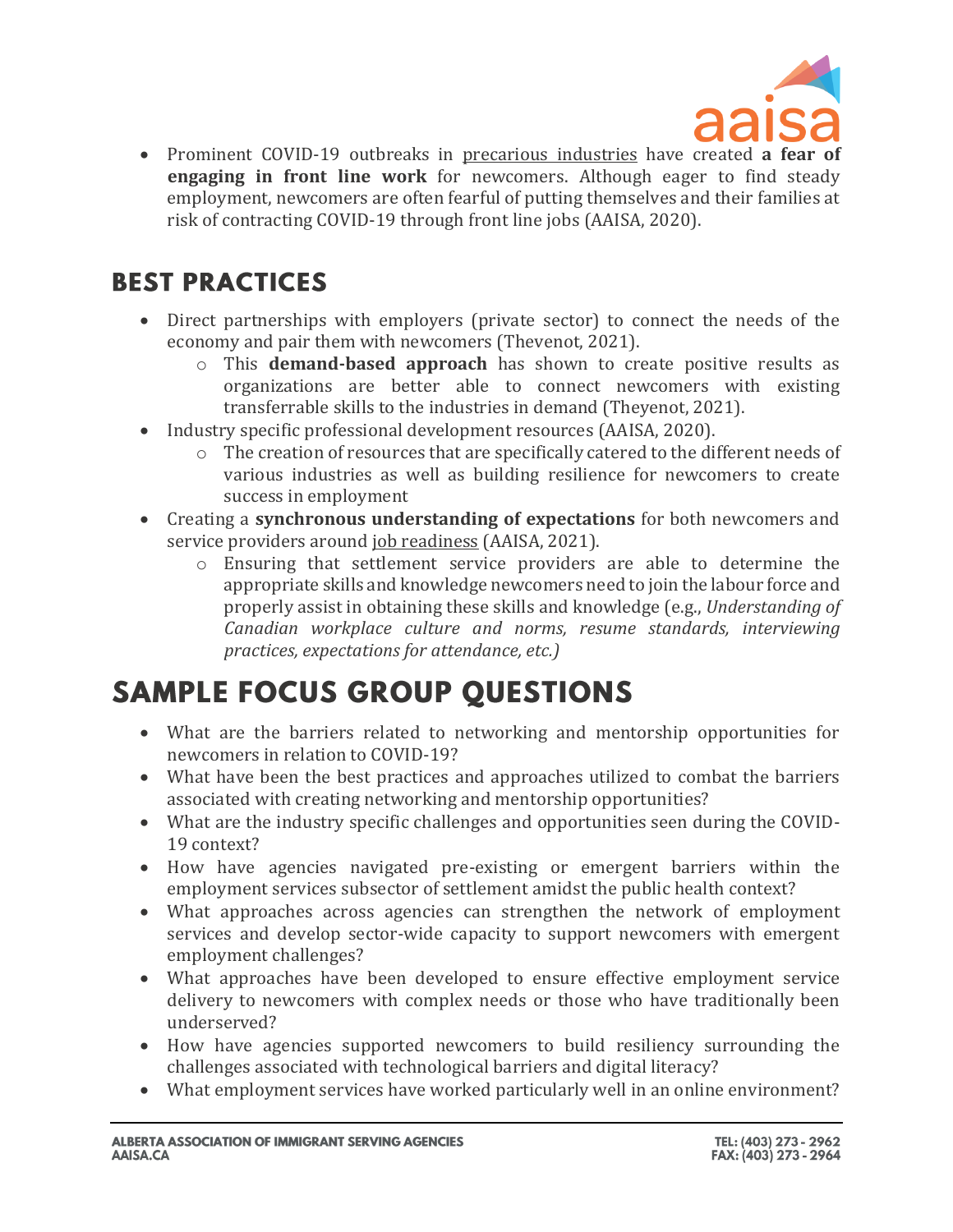

- What specific issues have emerged from COVID-19 that have prompted you and your partner agencies to develop collaborative responses pertaining to employment?
- What learnings from the COVID-19 context of employment service delivery are worthwhile to leverage into organizational capacity building and professional development?

# **GLOSSARY**

**[Job readiness:](https://www.theworkingcentre.org/job-readiness/134#:~:text=Job%20Readiness%20involves%20an%20awareness,strategies%20to%20move%20past%20it.)** Involves an awareness of one's strengthens and areas for growth. This can involve having a working language proficiency and an understanding of work culture to fully participate in employment.

**[Precarious industries:](https://journals.sagepub.com/doi/full/10.1177/0020731420986694)** Precarious work refers to the industries and employment opportunities that have disproportionately high vulnerabilities for newcomers. These vulnerabilities can include increased exposure to contracting COVID-19 and unstable or inconsistent working hours. It is synonymous with the term precarious employment.

*Examples:* Front line service workers, positions that do not offer Work-From-Home opportunities or employment opportunities that do not allow for paid sick leave

*Specific industries observed during the COVID-19 Pandemic:* Healthcare, transportation, factory workers, meat packing, agricultural workers, cleaning services

**Technological access:** Access to the physical capacities to technology. A lack of technological access can include the infrastructure needed for internet access (particularly prevalent in rural areas or small centres), lack of access to internet due to financial limitations, insufficient devices to participate in virtual programming (e.g., sharing laptops within a household with children needing to participate in virtual schooling and parents needing the device for virtual programming, relying on cellphones rather than a laptop/Chromebook/tablet).

### **REFERENCES**

- AAISA. 2020. COVID-19 and Alberta's Settlement and Integration Sector. Alberta Association of Immigrant Serving Agencies. Retrieved from [https://aaisa.ca/research/covid-19](https://aaisa.ca/research/covid-19-backgrounder/) [backgrounder/](https://aaisa.ca/research/covid-19-backgrounder/)
- AAISA. 2021. *ASIP Stakeholder Engagement Report*. Alberta Association of Immigrant Serving Agencies. Retrieved from https://aaisa.ca/research/asip-stakeholder-engagementreport/
- Esses, V., McRae, J., Alboim, N., Brown, N., Friesen, C., Hamilton, L., Lacassagne, A., Macklin, A., Walton-Roberts, M. (2021). Supporting Canada's COVID-19 Resilience and Recovery Through Robust Immigration Policy and Programs. Royal Society of Canada. Retrieved June 9, 2021 from [http://p2pcanada.ca/wp-](http://p2pcanada.ca/wp-content/blogs.dir/1/files/2021/03/Supporting-Canadas-COVID-19-Resilience-and-Recovery-Through-Robust-Immigration-Policy-and-Programs.pdf)